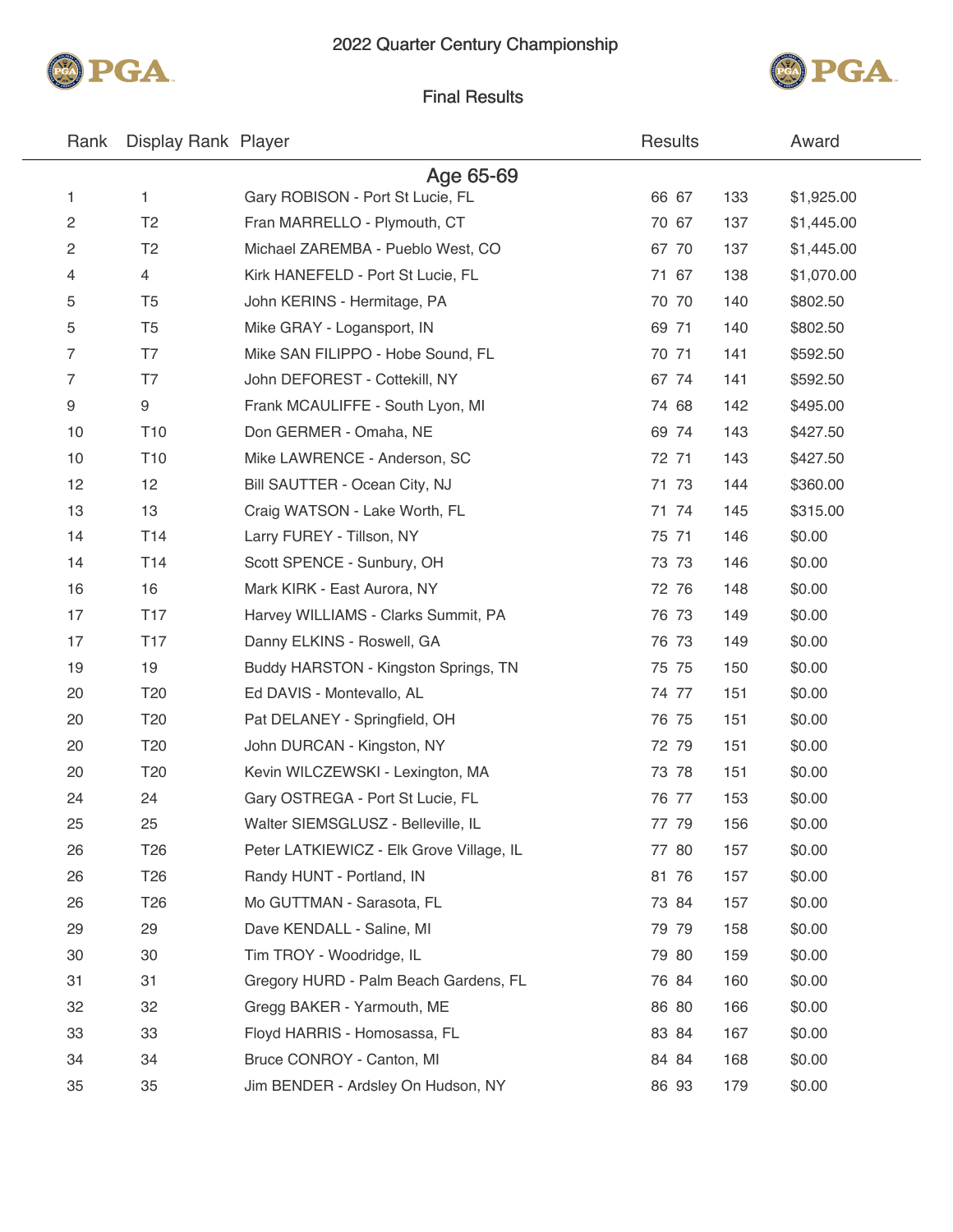### 2022 Quarter Century Championship





### Final Results

| Rank           | Player                                 | <b>Results</b> |     | Award      |  |
|----------------|----------------------------------------|----------------|-----|------------|--|
|                | Age 70-74                              |                |     |            |  |
| 1              | Bobby HEINS - White Plains, NY         | 67 67          | 134 | \$1,925.00 |  |
| 2              | Jerry TUCKER - Stuart, FL              | 68 67          | 135 | \$1,605.00 |  |
| 3              | Jay HORTON - Port St Lucie, FL         | 67 69          | 136 | \$1,285.00 |  |
| 4              | James MASON - Dillard, GA              | 6770           | 137 | \$1,070.00 |  |
| 5              | Rick POHLE - Hatfield, PA              | 6870           | 138 | \$802.50   |  |
| 5              | Bill SCHUMAKER - Port St Lucie, FL     | 6870           | 138 | \$802.50   |  |
| $\overline{7}$ | Jim SHEERIN - Port St Lucie, FL        | 69 70          | 139 | \$560.00   |  |
| 7              | Robert MAKOSKI - Novi, MI              | 69 70          | 139 | \$560.00   |  |
| $\overline{7}$ | John TRAUB - Stuart, FL                | 6772           | 139 | \$560.00   |  |
| 10             | Roy VUCINICH - Port St Lucie, FL       | 7170           | 141 | \$450.00   |  |
| 11             | Kevin MORRIS - Palm Beach Gardens, FL  | 70 72          | 142 | \$382.50   |  |
| 11             | Jerry IMPELLITTIERE - Palm City, FL    | 6874           | 142 | \$382.50   |  |
| 13             | Mike HARRIGAN - Tequesta, FL           | 7271           | 143 | \$157.50   |  |
| 13             | Don PADGETT - Pinehurst, NC            | 74 69          | 143 | \$157.50   |  |
| 15             | Peter OAKLEY - Palm City, FL           | 7470           | 144 | \$0.00     |  |
| 16             | Dick WAGLEY - Winnetka, IL             | 7372           | 145 | \$0.00     |  |
| 16             | Freddy GIBSON - New Smyrna Beach, FL   | 7174           | 145 | \$0.00     |  |
| 18             | Wendell COFFEE - Peachtree City, GA    | 6978           | 147 | \$0.00     |  |
| 18             | Ken CORLISS - Columbus, OH             | 7275           | 147 | \$0.00     |  |
| 18             | Rob SCHAAL - Port St. Lucie, FL        | 7671           | 147 | \$0.00     |  |
| 21             | ROBERT ISSLER - Toms River, NJ         | 7375           | 148 | \$0.00     |  |
| 21             | Randy ERSKINE - Lake Orion, MI         | 75 73          | 148 | \$0.00     |  |
| 23             | Paul PARAJECKAS - Worcester, MA        | 75 74          | 149 | \$0.00     |  |
| 23             | Brian LOWE - Vero Beach, FL            | 76 73          | 149 | \$0.00     |  |
| 25             | Don BRIGHAM - Port St Lucie, FL        | 7674           | 150 | \$0.00     |  |
| 26             | Gary ANDERSON - Hampton, VA            | 76 75          | 151 | \$0.00     |  |
| 27             | Jack MCCONACHIE - Plainville, CT       | 7379           | 152 | \$0.00     |  |
| 27             | Rick WHITFIELD - Stuart, FL            | 7478           | 152 | \$0.00     |  |
| 29             | Nick MANOLIOS - Palm Beach Gardens, FL | 79 75          | 154 | \$0.00     |  |
| 30             | Sean GARRITY - Sonoma, CA              | 7184           | 155 | \$0.00     |  |
| 30             | Mike HAMILTON - Simpsonville, SC       | 7877           | 155 | \$0.00     |  |
| 32             | Herb MORELAND - Port St Lucie, FL      | 78 78          | 156 | \$0.00     |  |
| 33             | Ronnie PARKER - Harrisburg, NC         | 7384           | 157 | \$0.00     |  |
| 34             | John LUBIN - West Palm Beach, FL       | 8378           | 161 | \$0.00     |  |
| 35             | Steve UNDERILL - Indialantic, FL       | 88 DQ          | DQ  | \$0.00     |  |
|                |                                        |                |     |            |  |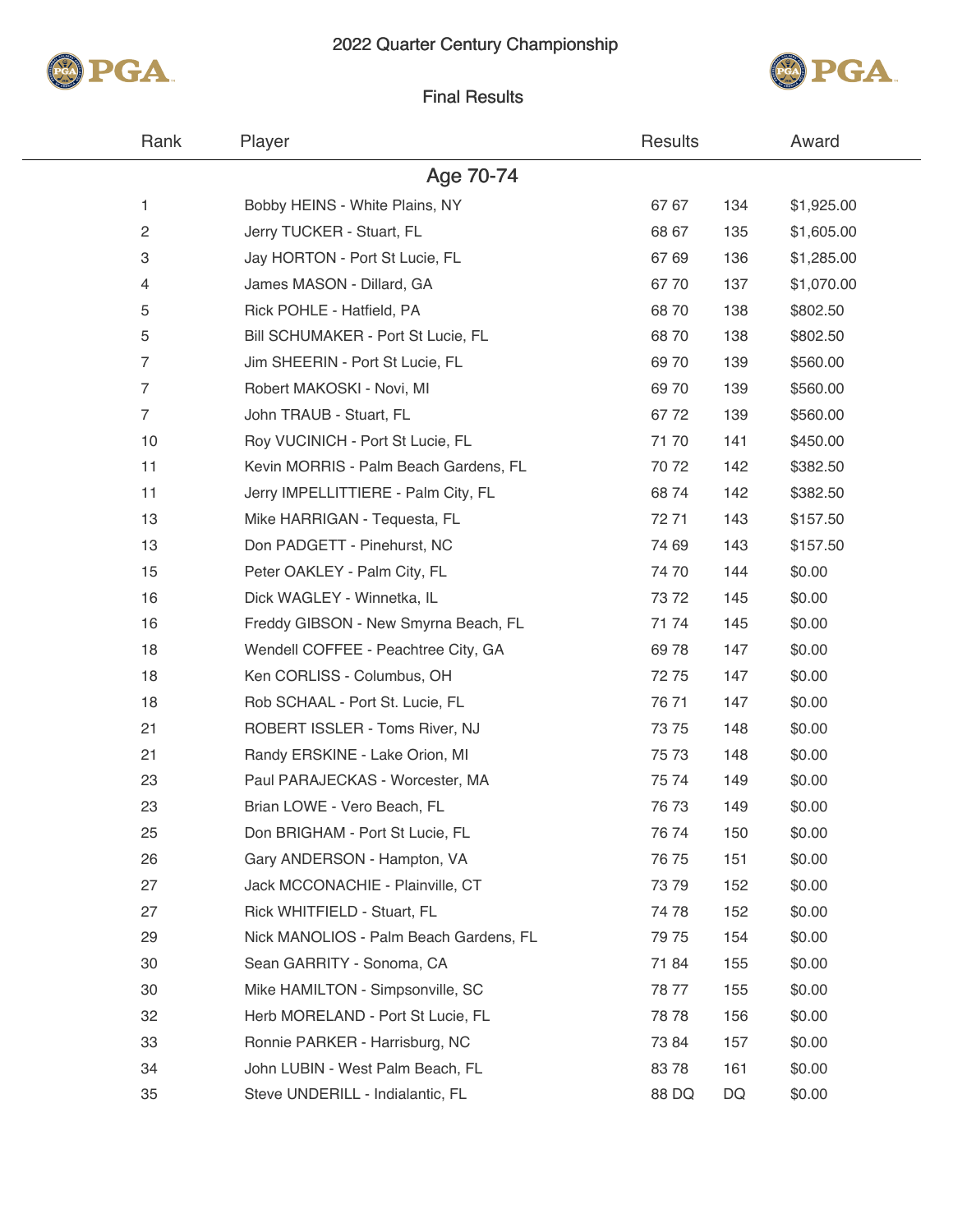



# Final Results

| Rank | Player                              | <b>Results</b> |     | Award      |
|------|-------------------------------------|----------------|-----|------------|
|      | Age 75-79                           |                |     |            |
|      | Bob BILBO - Port St. Lucie, FL      | 70 70          | 140 | \$1,150.00 |
| 2    | Tom KAMMANN - Baneberry, TN         | 69 72          | 141 | \$950.00   |
| 3    | Steve HECKEL - Carterville, IL      | 70 74          | 144 | \$750.00   |
| 4    | Tom GORMAN - La Fayette, NY         | 72 73          | 145 | \$550.00   |
| 5    | Bob DICKSON - Ponte Vedra Beach, FL | 75 71          | 146 | \$0.00     |
| 6    | Bob AFTON - Stuart, FL              | 74 78          | 152 | \$0.00     |
| 7    | Gary GROH - Lake Bluff, IL          | 71 84          | 155 | \$0.00     |
| 8    | Terry CARLSON - Madisonville, LA    | 75 81          | 156 | \$0.00     |
| 9    | John LONG - Pinehurst, NC           | 84 78          | 162 | \$0.00     |
| 10   | Gary METZGER - Huntsville, AL       | 83 84          | 167 | \$0.00     |
| 11   | Mike BRENGARD - Edwardsville, IL    | 86 84          | 170 | \$0.00     |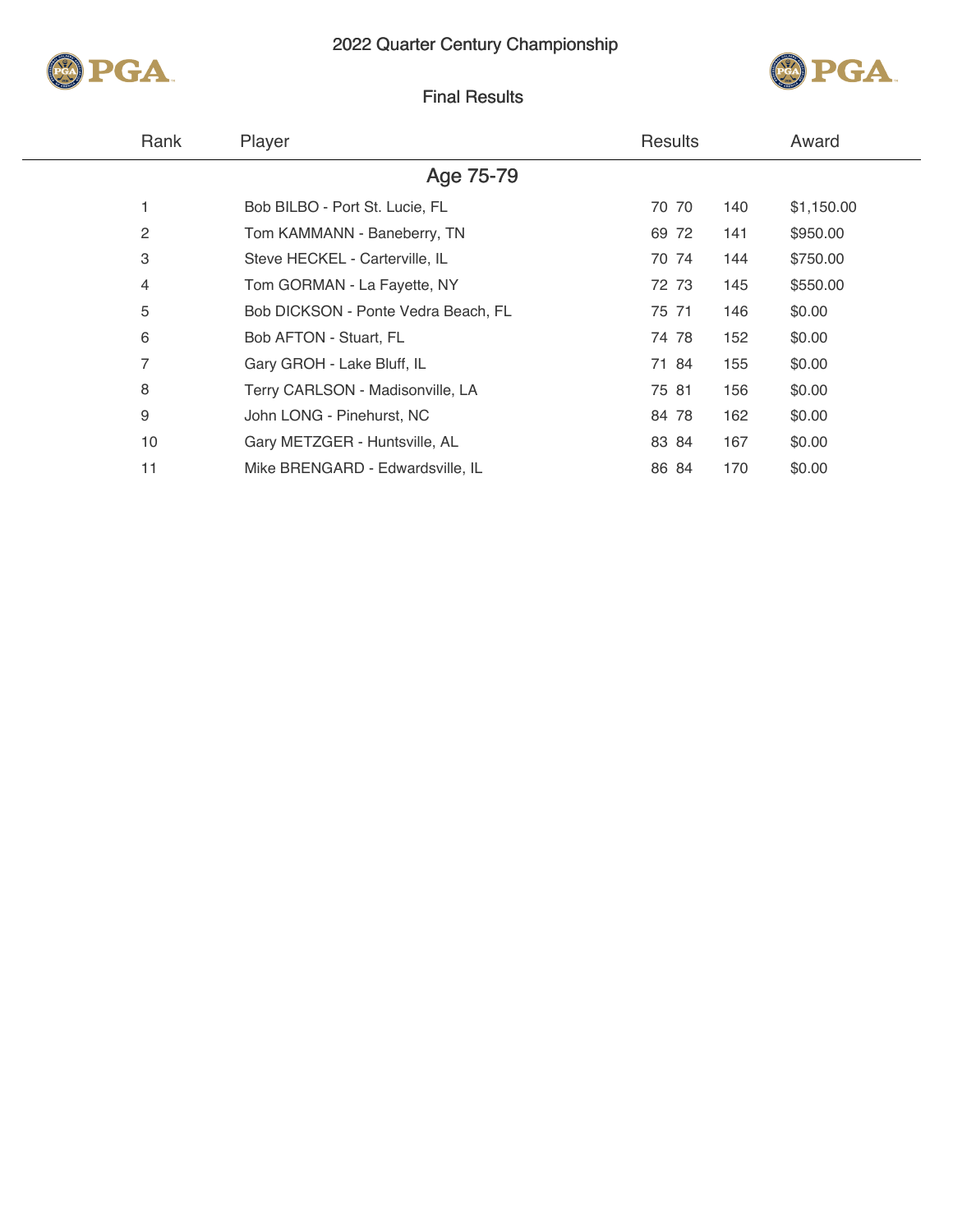



# Results - Round 2

|           | Rank           | Player                         | <b>Results</b> |     | Award      |
|-----------|----------------|--------------------------------|----------------|-----|------------|
| Age 80-84 |                |                                |                |     |            |
|           |                | Tom JOYCE - Huntington, NY     | 72 72          | 144 | \$1,000.00 |
|           | $\overline{2}$ | Jim LOGUE - Port St Lucie, FL  | 71 74          | 145 | \$640.00   |
|           | 3              | Roger KENNEDY - Stuart, FL     | 71 75          | 146 | \$460.00   |
|           | 4              | Bob WENZ - Union, NJ           | 73 75          | 148 | \$0.00     |
|           | 5              | Lloyd MONROE - Spring Lake, NJ | 81 78          | 159 | \$0.00     |
|           | 6              | Sonny RHODES - Austin, TX      | 85 81          | 166 | \$0.00     |
|           | 7              | Ray GODDARD - Terre Haute, IN  | NC.            | NC. | \$0.00     |
|           |                |                                |                |     |            |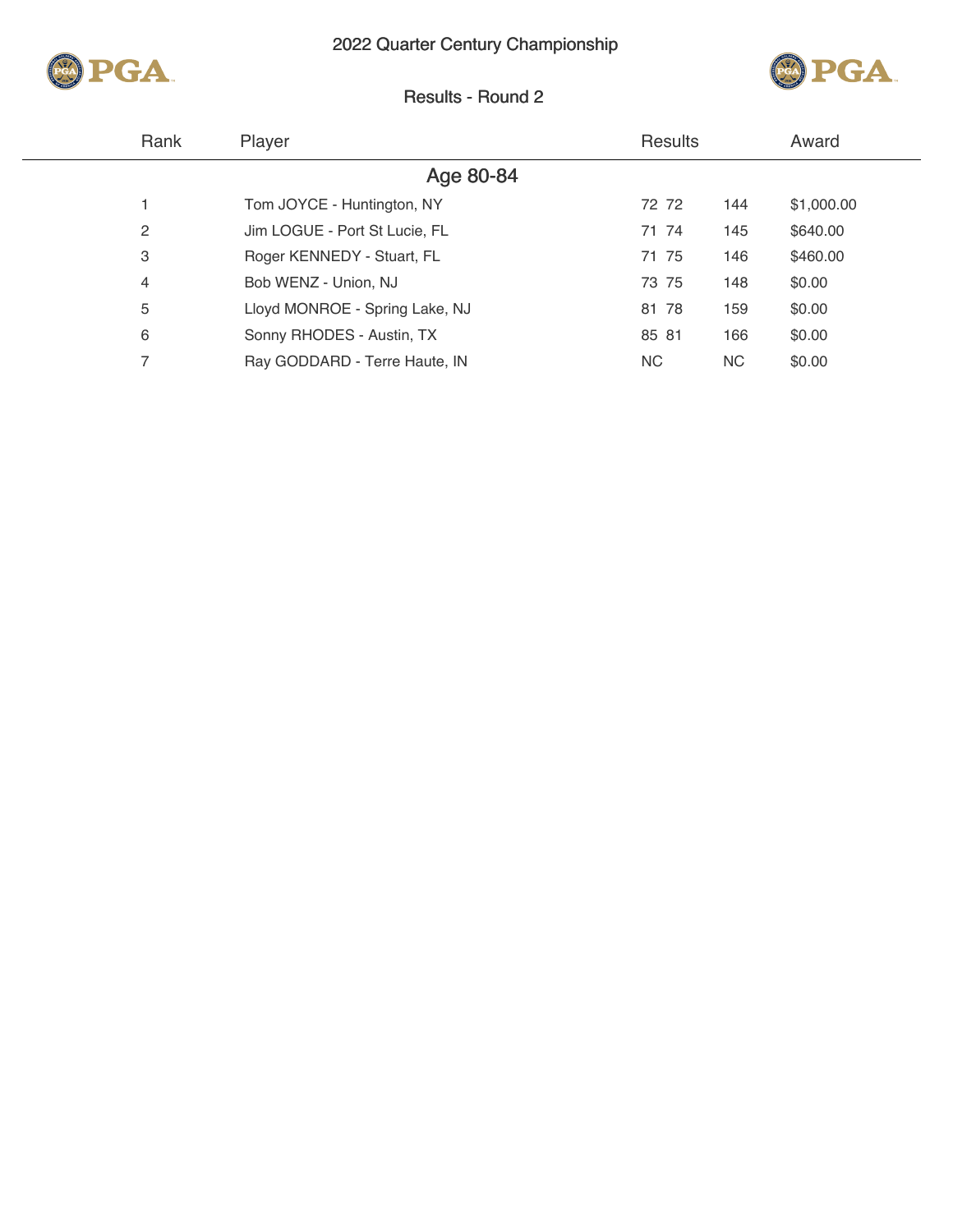



# Results - Round 2

| Rank | Player                                | <b>Results</b> |     | Award      |
|------|---------------------------------------|----------------|-----|------------|
|      | Age 85-89                             |                |     |            |
|      | Nunzio CIAMPI - Palm City, FL         | 70 75          | 145 | \$1,000.00 |
| 2    | Bob JOYCE - Palm Beach Gardens, FL    | 75 75          | 150 | \$640.00   |
| 3    | Bill MOSER - Port St Lucie, FL        | 7583           | 158 | \$460.00   |
| 4    | John RAINIERI - Port St Lucie, FL     | 7783           | 160 | \$0.00     |
| 5    | Earl PUCKETT - Palm Beach Gardens, FL | 8182           | 163 | \$0.00     |
| 6    | John SCHEFFLER - North Palm Beach, FL | 88 86          | 174 | \$0.00     |